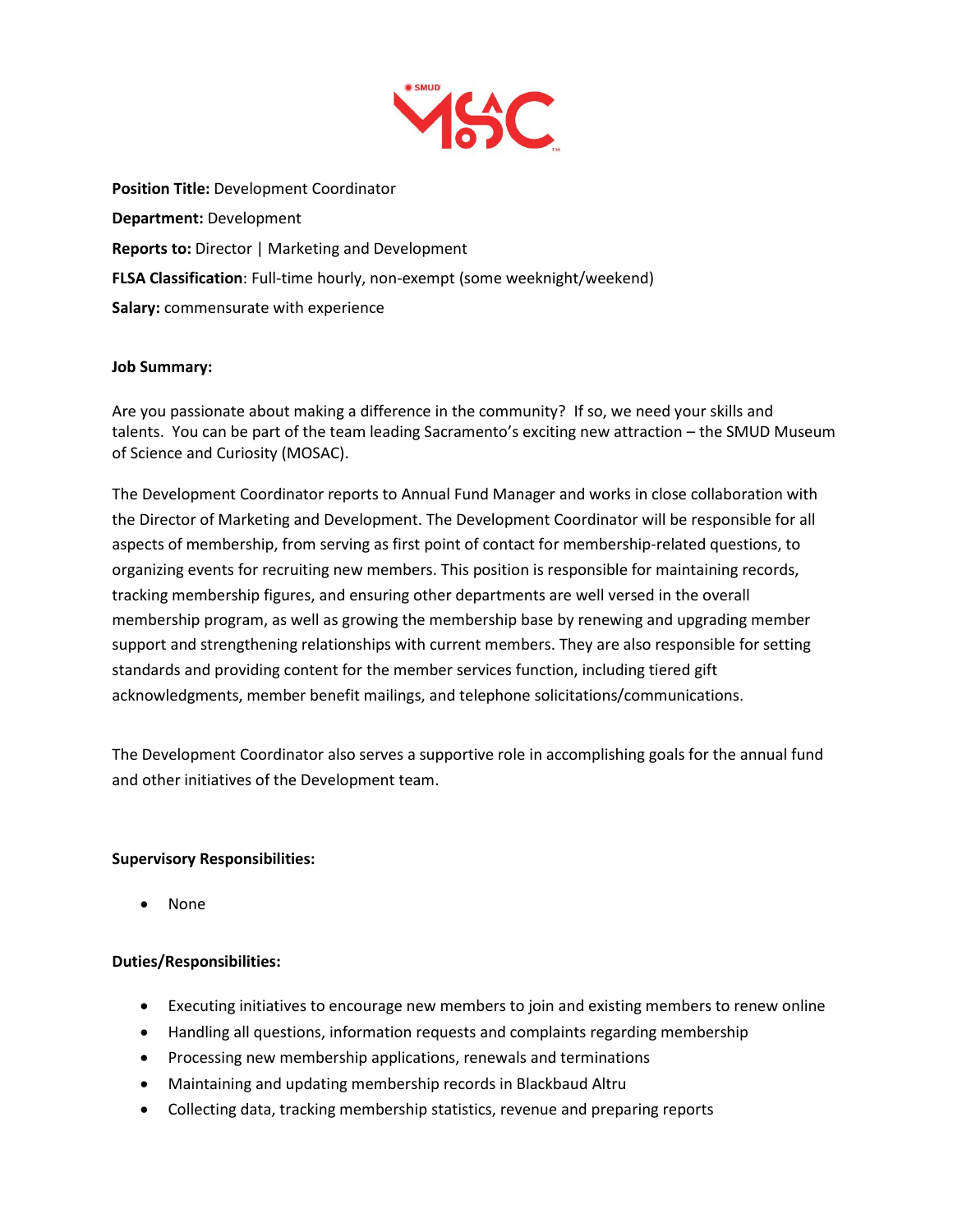- Preparing membership marketing materials for internal and external distribution
- Partnering with and training the Guest Services, Marketing, and Volunteer teams to increase onsite membership sales, conversions and renewals
- Organizing events and activities for existing and prospective members
- Attending community engagement/outreach events (tabling events) to build awareness for MOSAC and promote membership
- Providing general support for Development team, including but not limited to answering donor calls, email and mail, documenting donor inquires
- Assisting in the planning and implementation of donor events and cultivation
- Performing other related duties as assigned
- May be assigned cross-department responsibilities, as needed

## **Required Skills/Abilities:**

- Proficient with Blackbaud Altru or similar CRM
- Proficient with Microsoft Office Suite or related software
- Excellent verbal, written and interpersonal communication skills, including the ability to effectively communicate in a variety of settings with diverse stakeholders
- Self-directed with the ability to work both independently and as part of a team
- Skilled at establishing and cultivating strong relationships with peers, across different levels of the organization as well as externally
- Excellent organizational skills and attention to detail
- Excellent time management skills with a proven ability to meet deadlines
- Ability to function well in a high-paced and, at times, stressful environment
- Must possess a valid driver's license

# **Education and Experience:**

- Bachelor's degree required or equivalent combination of education and experience
- Minimum two years of relevant experience in membership/development role preferred
- Proven track record of engaging and motivating members

### **Physical Requirements:**

- Prolonged periods of sitting at a desk and working on a computer
- May require standing and walking 75% of the time, lifting up to a maximum of 30 pounds, and other physical actions that include stooping, kneeling, crouching, crawling, reaching, pulling, and pushing

In order to protect our team members, volunteers, students, and guests, MOSAC requires that all employees be fully-vaccinated with a COVID-19 vaccination series approved by the U.S. Food and Drug